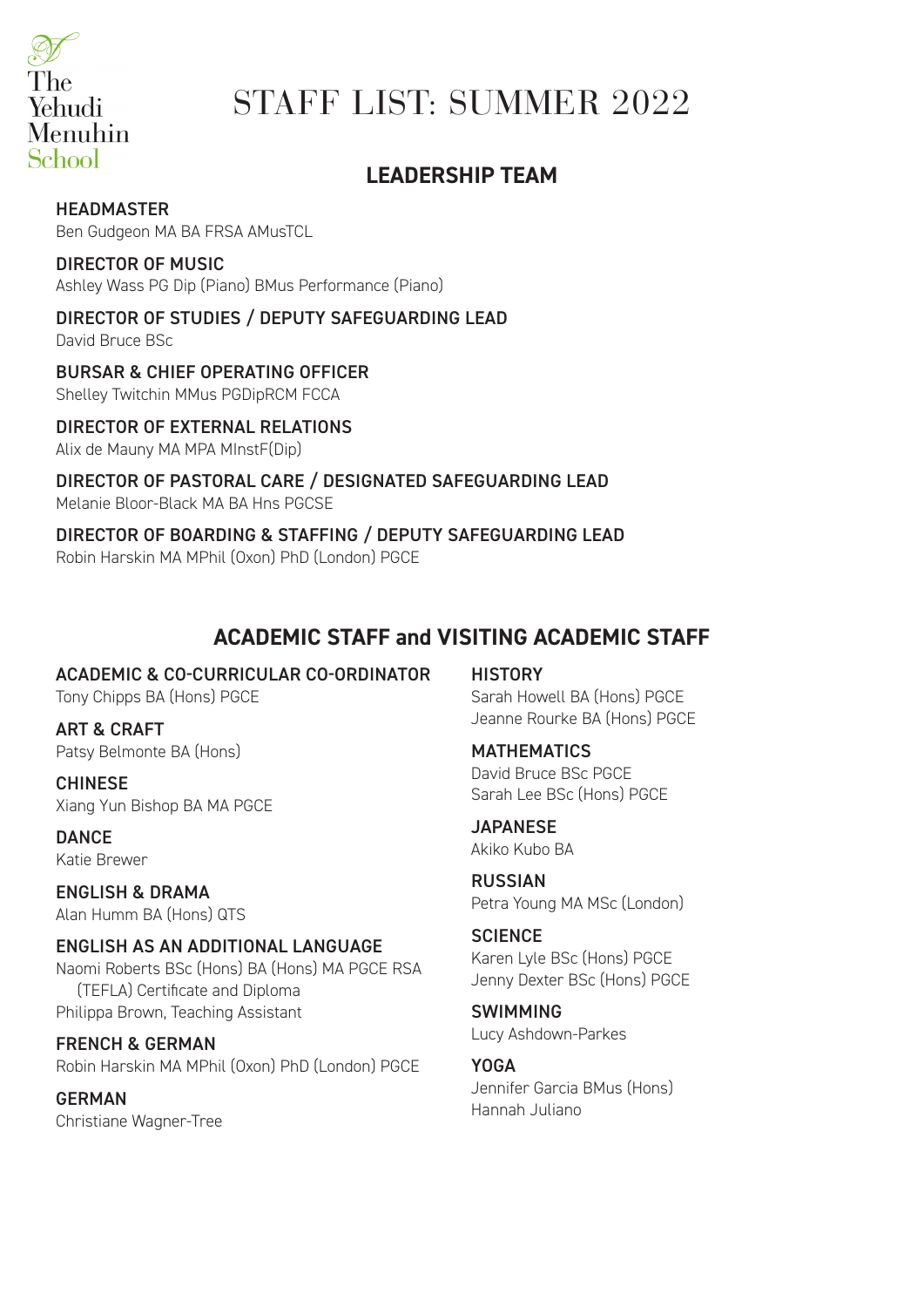

# **MUSIC STAFF and VISITING MUSIC STAFF**

### VIOLIN

Doriane Gable-Wass Lutsia Ibragimova Dip Solo Performance Baroque Violin, & Teaching Ning Kam Akiko Ono First Cert Dip Mus & Perf Arts (Vienna)

VIOLIN/VIOLA Boris Kucharsky MMus

### VIOLIN (ASSISTANTS)

Esther Park Elliott Perks BMus (Hons) Oscar Perks BA Hons (Cantab) Gergana Raykova Anna Ziman BMus (Hons)

### VIOLIN (DEPUTY)

Valeria Kucharsky

CELLO Matthijs Broersma BMus (Hons) MA (Mus Per) Ashok Klouda *(Interim Cello)*

CELLO (SUPPORTING TUTOR) Eun Cho

DOUBLE BASS Caroline Emery LTCL GTCL CertEd

GUITAR Richard Wright GRSM (Man) ARMCM

### PIANO

Dinara Klinton MA Perf Dip (Hons) (Moscow State P.I. Tchaikovsky Conservatory) Ruth Nye MBE Dip Mus Perf (Melbourne Conservatory)

PIANO (ASSISTANT) Ayaka Shigeno

JAZZ PIANO

John Turville MA (Cantab) MMus (GSMD) LLCM PGCE

### PIANO (SUPPORTING STUDY)

Mariko Brown BMus Hons, LGSM (Piano 1st Study) Alexis White MMus (Piano Perf and Literature) BMus John Turville MA (Cantab) MMus (GSMD) LLCM PGCE

**HARPSICHORD** Carole Cerasi Hon ARAM

**HARP** Isabel Harries MA BMus (Hons)

STAFF PIANISTS Nigel Hutchison BMus (Hons) Svitlana Kosenko Baccalaureate Diploma Miho Kawashima BMus (Hons) MA

CHANCE TO PLAY Elliott Perks BMus (Hons)

CHORAL DIRECTOR David Condry BA

INTERPRETATION THROUGH IMPROVISATION David Dolan BMus MMus

HEAD OF COMPOSITION AND ACADEMIC MUSIC John Cooney BMus (Hons) Cert Adv St (RCM & GSMD) Hon ARAM

### GENERAL MUSICIANSHIP

Grace Gates MMus BMus (Hons) PhD Marco Galvani MMus (RAM) BA (Hons) (Oxon) Matthew Taylor MA (Cantab) Dip (RAM)

### ALEXANDER TECHNIQUE

Fuensanta Zambrana-Ruiz BA (Hons) MMus LCATT

# **PASTORAL STAFF**

### DESIGNATED SAFEGUARDING LEAD

Melanie Bloor-Black

DEPUTY SAFEGUARDING LEADS David Bruce, Robin Harskin

HOUSEMISTRESS (MUSIC HOUSE) Melanie Bloor-Black

HOUSEMASTER (HARRIS HOUSE) Robin Harskin MA MPhil (Oxon) PhD (London) PGCE

ASSISTANT HOUSEMISTRESS (MUSIC HOUSE) *Vacancy*

ASSISTANT HOUSEMASTER (HARRIS HOUSE) Bertie Duncan

RESIDENT BOARDING TUTORS (MUSIC HOUSE) Svitlana Kosenko Niamh Poole

BOARDING ASSISTANT Tony Chipps BA (Hons) PGCE

SCHOOL NURSE Pollyanna Richardson RN Child Dip

DAY MATRON Victoria Hiscock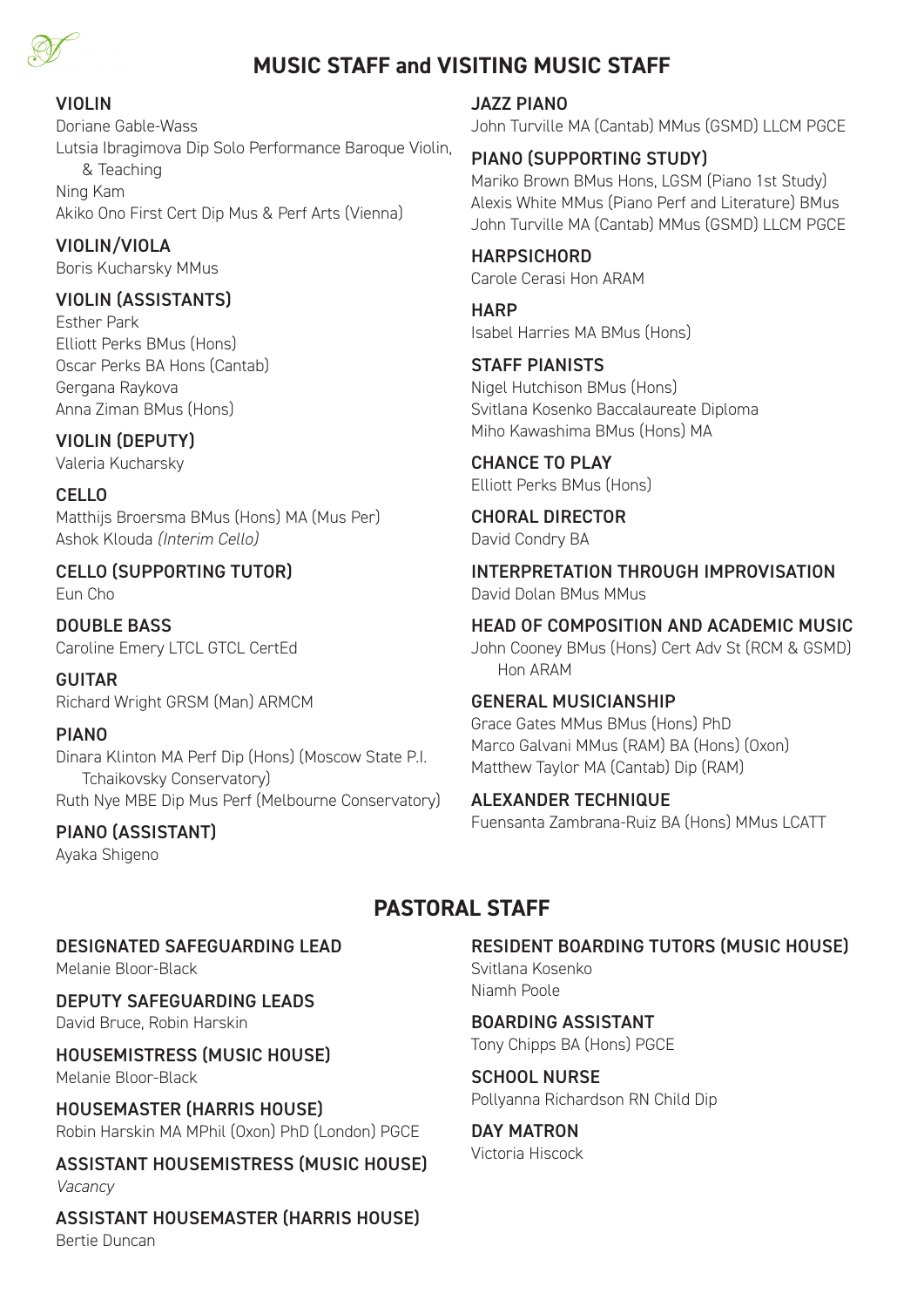

### **SUPPORT STAFF**

### REGISTRAR AND PA TO HEAD

Cheryl Poole BA (Hons) cheryl.poole@menuhinschool.co.uk

### HEAD OF MUSICAL RESOURCES

Catharine Whitnall MA (Cantab) LTCL cathy.whitnall@menuhinschool.co.uk

### ACADEMIC AND CO-CURRICULAR ADMINISTRATOR Tony Chipps BA (Hons) PGCE

RECEPTIONIST/ADMINISTRATOR Rosie McCance

reception@menuhinschool.co.uk

### MUSIC DEPARTMENT ADMINISTRATOR Emily Howell *(maternity cover)*

COMMUNITY ENGAGEMENT/OUTSIDE EVENTS Keelan Carew

EXAMINATIONS OFFICER/IT CHAMPION Jeanne Rourke BA (Hons) PGCE jeanne.rourke@menuhinschool.co.uk

TIMETABLE OFFICER Dave Greenwood

SCIENCE LAB TECHNICIAN Nikki Sherman

# **MENUHIN HALL**

### MENUHIN HALL MANAGER

Tamas Reti BMus (Hons) tamas.reti@menuhinschool.co.uk

### BOX OFFICE ASSISTANT

Nic Belfrage Anna Larson Maria Porter boxoffice@menuhinschool.co.uk

### TECHNICAL MANAGER

Brian Fifield

TECHNICAL ASSISTANT PLACEMENT

William Hallworth-Cook

COMMERCIAL LETTINGS AND HALL OPERATIC COORDINATOR Jon Griffin

EVENTS TEAMS Charly Brough - Bar Team Anna Larson - Bar & Front of House Team Rosie McCance - Bar & Front of House Team Adrian Whyte - Bar & Front of House Team

### PART-TIME ASSISTANT TECHNICAL MANAGERS

Alex Baily Al Forbes Dominic Mackie

# **BURSARY**

### ASSISTANT BURSAR (COMPLIANCE AND ESTATES)

Alison Packman

#### ASSISTANT BURSAR (FINANCE) Philippa Stanfield BSoc Sci (Hons)

### ACCOUNTS ASSISTANT

Angeline Gao BA accounts@menuhinschool.co.uk BUSINESS DEVELOPMENT COORDINATOR & PA TO THE BURSAR Niamh Poole BA (Hons)

IT SUPPORT ASSISTANT Victor Araujo

### HR ADMINISTRATOR

*Vacancy* recruitment@menuhinschool.co.uk

# **EXTERNAL RELATIONS**

### HEAD OF INDIVIDUAL GIVING

Marion Chow marion.chow@menuhinschool.co.uk

### TRUSTS AND FOUNDATIONS MANAGER

Jonathan Hodgson jonathan.hodgson@menuhinschool.co.uk

### HEAD OF MARKETING & COMMUNICATIONS

Christine Brown marketing@menuhinschool.co.uk

### MEMBERSHIP AND EVENTS ADMINSTRATOR

Michelle Feeley michelle.feeley@menuhinschool.co.uk